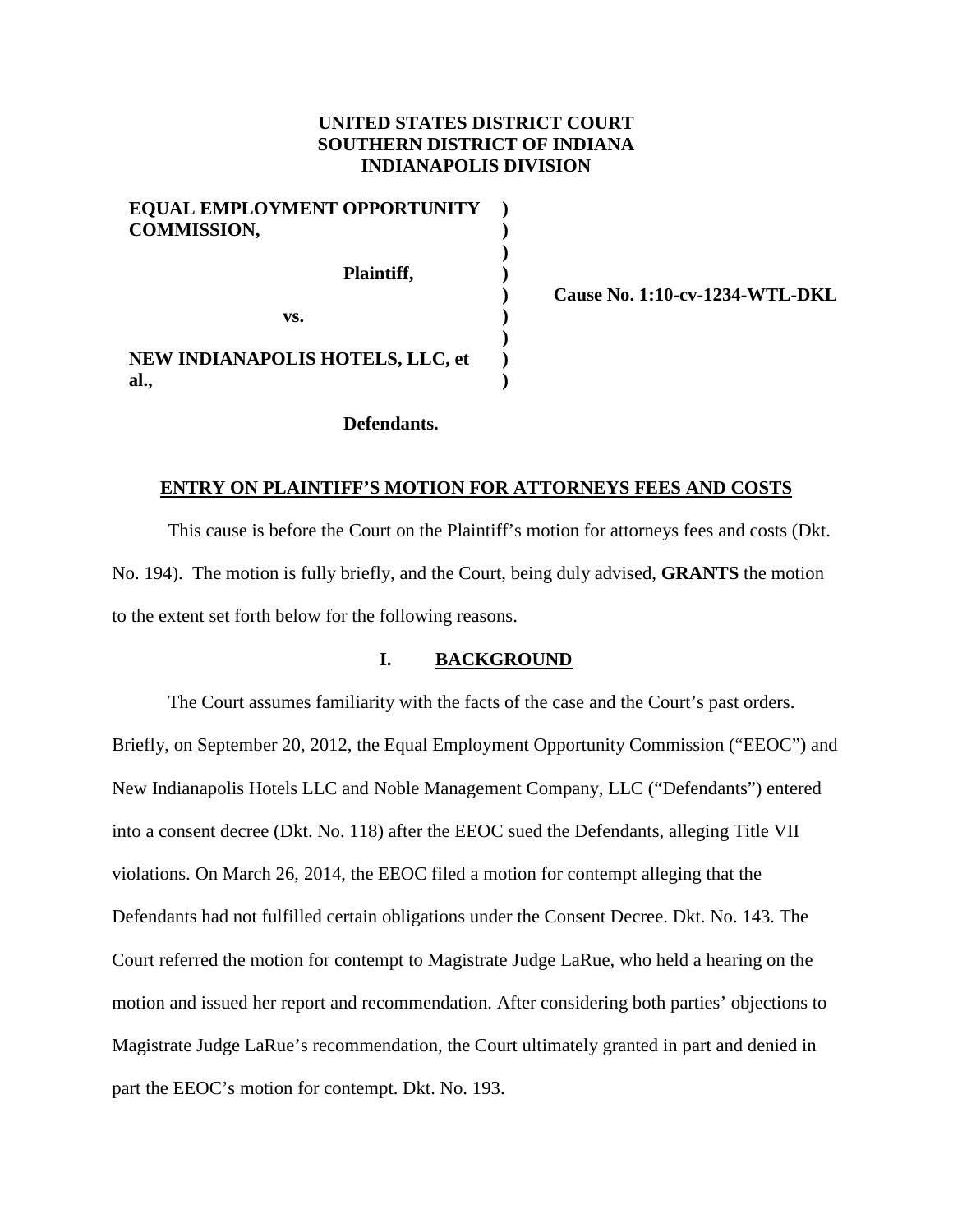In its order, the Court ruled that the EEOC was entitled to seek an award of attorneys fees and costs relating to its successful litigation of its contempt motion. The EEOC then filed a timely motion for attorneys fees and costs incurred in conjunction with the motion for contempt seeking \$49,271 in attorneys fees; \$3,850 in paralegal fees; and \$6733.76 in costs.

### **II. DISCUSSION**

In a civil contempt proceeding, the district court may award a party the attorneys fees and expenses it incurred in bringing the violation to the court's attention. *S. Suburban Hous. Ctr. v. Berry*, 186 F.3d 851, 855 (7th Cir. 1999); *BPS Guard Servs., Inc. v. Int'l Union of United Plant Guard Workers of Am.*, 45 F.3d 205, 211 (7th Cir. 1995) ("A district court may award attorney fees related to a civil contempt proceeding."). Such awards may be made to governmental agencies as well as private plaintiffs. *Commodity Futures Trading Comm'n v. Premex, Inc*., 655 F.2d 779, 786 (7th Cir. 1981).

The court's equitable powers in civil contempt proceedings are broad, *Spallone v. United States*, 493 U.S. 265, 276 (1990), and include the authority to impose sanctions to coerce compliance with a court order, *Int'l Union, United Mine Workers of Am. v. Bagwell*, 512 U.S. 821, 829 (1994), and to compensate affected persons and entities for losses caused by the contemnor's actions, *Tranzact Techs., Inc. v. 1Source Worldsite*, 406 F.3d 851, 855 (7th Cir. 2005). In determining the type of civil contempt sanctions that are warranted, the Defendants ask the Court to consider: 1) the harm from noncompliance; 2) the probable effectiveness of the sanction; 3) the financial resources of the contemnor and the burden the sanctions may impose; and 4) the offending party's willfulness in disregarding the Court's order. *See United States v. United Mine Workers of Am.*, 330 U.S. 258, 303-04 (1947) . The Supreme Court has warned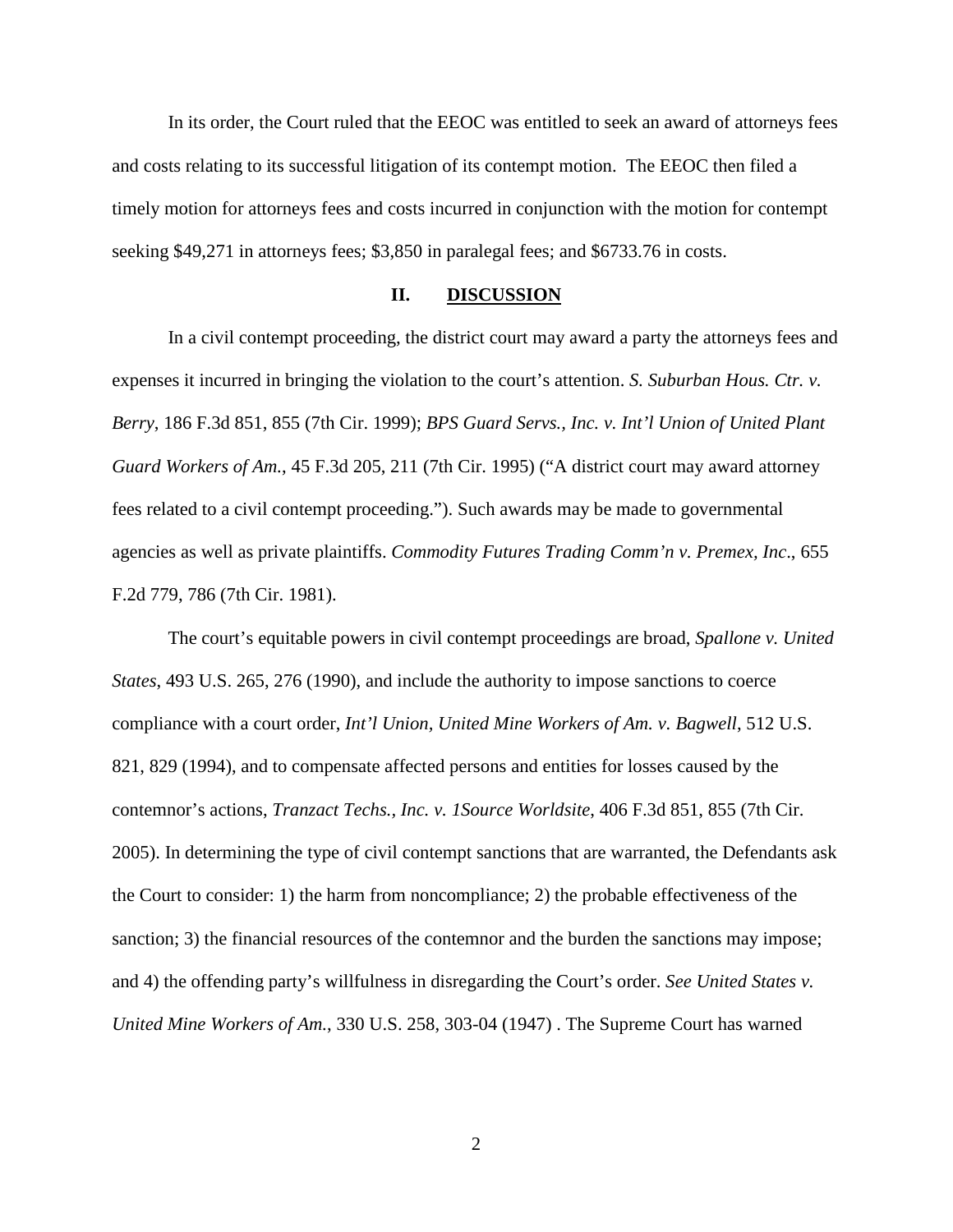lower courts to not let fee requests spawn "a second major litigation." *Hensley v. Eckerhart*, 461 U.S. 424, 437 (1983).

In this case, the Court finds that the harm from noncompliance was significant. Prior to the EEOC's filing of the motion for contempt, the Defendants had failed to comply with five provisions of the Consent decree: 1) posting; 2) training; 3) new hiring procedure; 4) recordkeeping; and 5) reinstatement. The relief provided by these provisions was central to the Consent Decree, and the Defendants' repeated failure to comply with those provisions had a significant deleterious effect on individual class members. Further, the Defendants' failure to comply with the posting, training, new hiring procedure, and recordkeeping created the real possibility that their prior unlawful actions could be repeated, and, due to recordkeeping failure, would be difficult to detect. Second, while the award of attorneys fees may not completely compensate the EEOC, it will at least provide some remuneration for the time and expenses spent on the litigation.

The Defendants ask the Court to focus on the final two factors. With respect to the Defendants' financial resources and the burden sanctions may impose on that party, the Court previously found that there was "insufficient evidence in the record from which a determination could be made that the Defendants' financial situation is such that an award of fees would be improper." Dkt. No. 192 at 4. The Court permitted the Defendants to submit a verified financial statement as part of their response to the EEOC's motion for fees and costs. The Defendants point to the declaration of Hemant Thaker and the Hampton Inn Income Statement from January 1, 2014, to December 14, 2014. (Dkt. No. 196, Exhibit 2). As the EEOC points out, the "Defendants' sole proof of their claimed financial hardship is a financial statement for the smaller and less wealthy of the two Defendants." Dkt. No. 197 at 2. Notably, the Defendants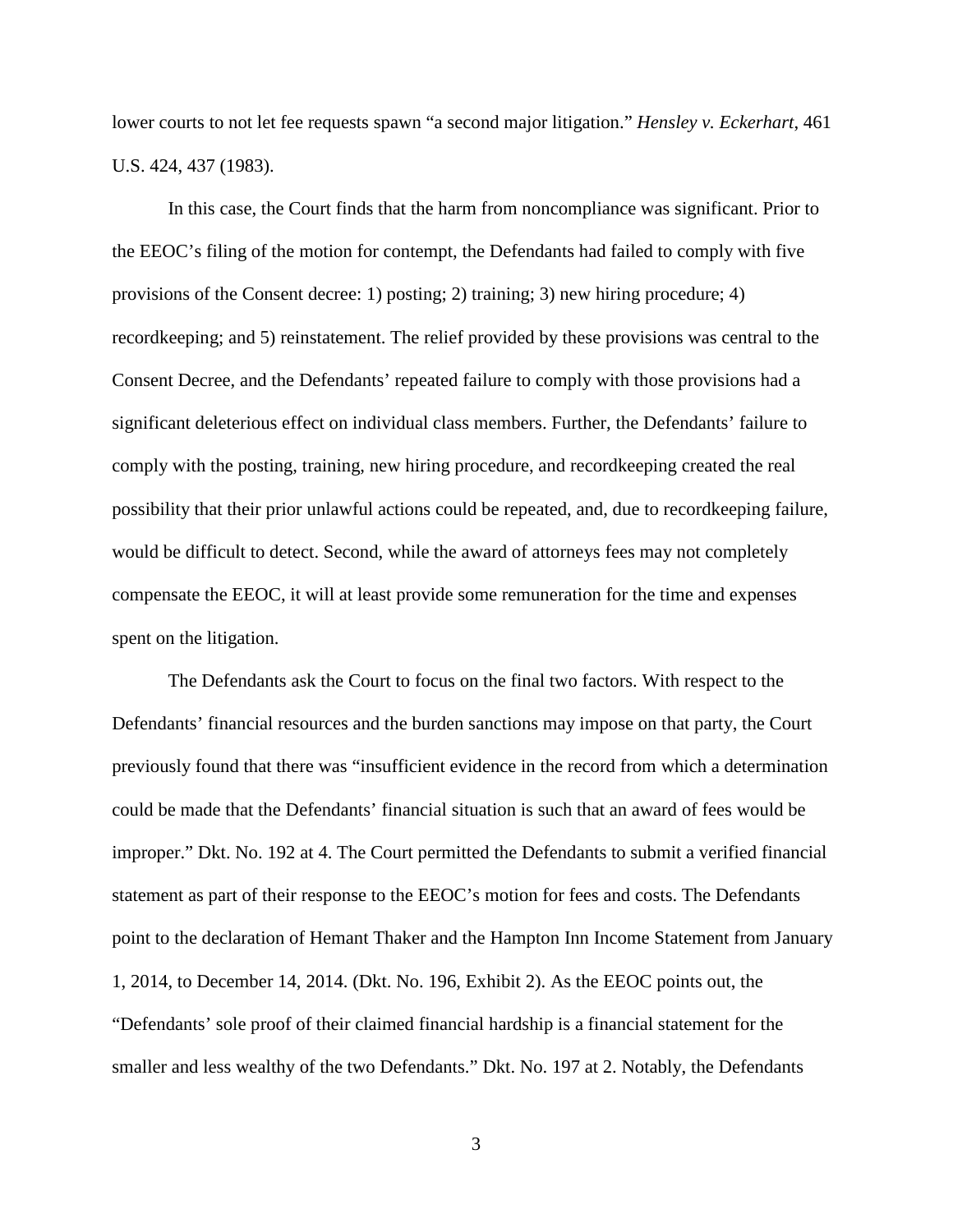failed to submit a financial statement for Noble or in fact any information regarding Noble. The Court finds that the Defendants again have failed to present sufficient evidence from which a determination could be made that the Defendants' financial situation is such that an award of fees would be improper.

With regard to willfulness, the Defendants note that they "immediately complied with Judge LaRue's January 9, 2015, Report and Recommendation by offering reinstatement to Moore, Starkes and Hampton, and initiating the payment of the back pay award." Dkt. No. 196 at 6. That compliance was too little, too late, however, to avoid an award of attorneys fees to the EEOC. What is relevant to this analysis is the Defendants' willfulness in disregarding the terms of the Consent Decree prior to the contempt motion and magistrate judge's Report and Recommendation. The Court finds that the Defendants willfully violated the explicit terms of the Consent Decree and repeatedly failed to comply with it, as specifically laid out in the Court's Order on Plaintiff's Motion for Contempt. Dkt. No. 193.

The Court must next consider the reasonableness of the fees sought by the EEOC. The "lodestar method" is the proper methodology to determine attorneys fees. *E.g.*, *Montanez v. Simon*, 755 F.3d 547 (7th Cir. 2014). To arrive at a "lodestar" figure, the Court multiplies "the number of hours reasonably expended on the litigation  $\dots$  by a reasonable hourly rate." *Hensley*, 461 U.S. at 433.

The Court first addresses the reasonable hourly rate. Courts are instructed to consider "the prevailing market rates in the relevant community" when called upon to determine a reasonable hourly rate for attorneys fees. *Blum v. Stenson*, 465 U.S. 886, 895 (1984). An attorney's "market rate is the rate that lawyers of similar ability and experience in the community normally charge their paying clients for the type of work in question." *Bankston v. Illinois*, 60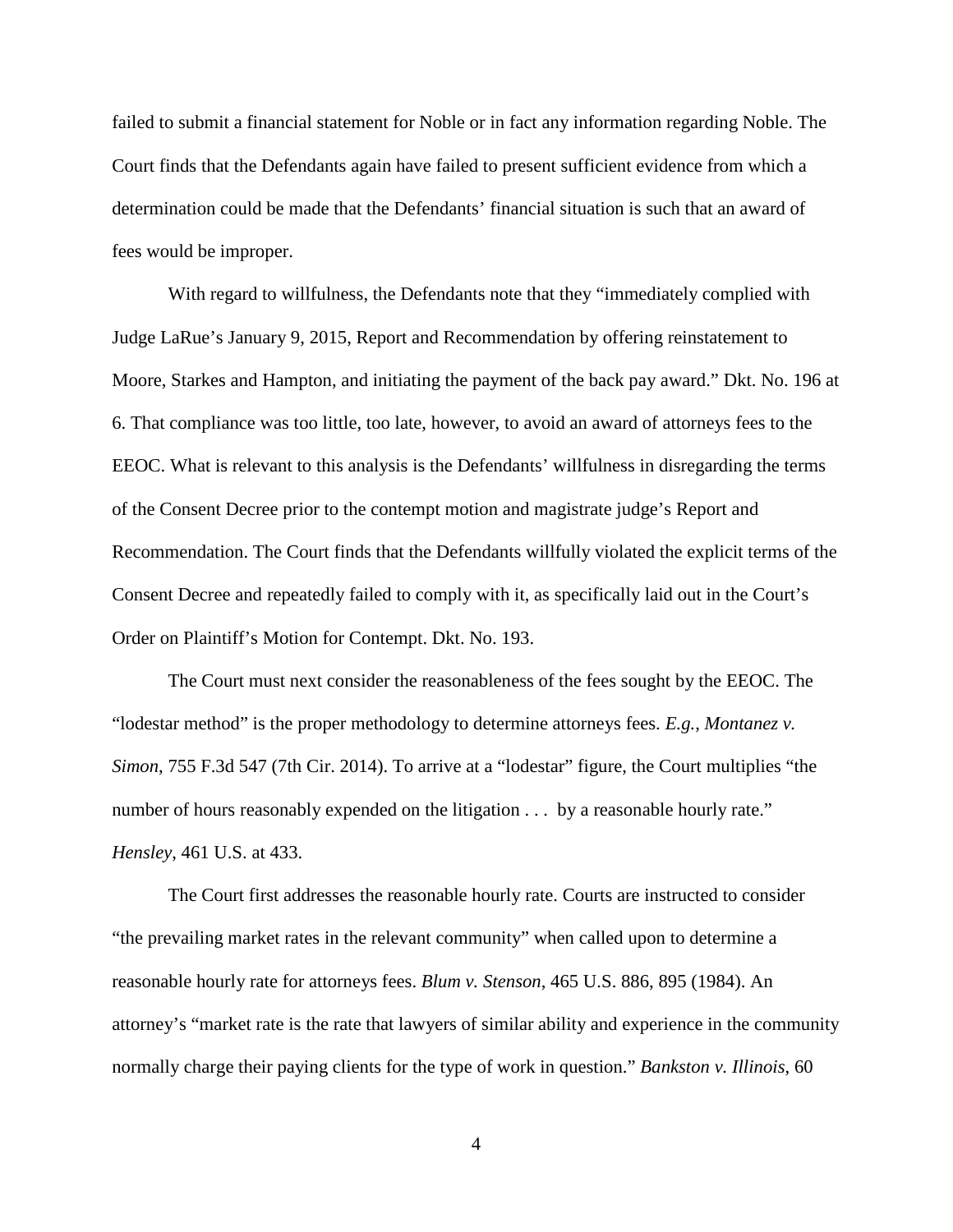F.3d 1249, 1256 (7th Cir. 1999) (quotation omitted). The EEOC claimed a market rate of \$325 per hour for attorney Nancy Dean Edmonds and \$275 per hour for attorneys Jonathan Bryant and Aimee McFerren. It claimed a market rate of \$100 per hour for paralegal Lectric Chandler. The EEOC has submitted the Declaration of Barry A. Macey as evidentiary support for the reasonableness of the hourly rates requested by the EEOC. The Defendants do not contest the reasonableness of the rates, and the Court finds that the requested rates are in line with prevailing market rates for employment discrimination cases in Indianapolis, Indiana.

The Court next must determine whether the number of hours expended by the EEOC was reasonable. The Defendants allege that the fees sought by the EEOC are excessive.<sup>1</sup> Specifically, they allege errors in the form of block billing, vague billing, charges for clerical and administrative tasks, and excessive staffing. The Court will address each of these allegations in turn.

The Defendants first allege error due to claimed block billing. The Defendants point to two examples of block billing: 1) Edmonds billing for three hours to "Meet with witnesses Samantha Hampton, Jeremy Sells and Patricia Wise and draft Declarations for Motion for Contempt"; and 2) Bryant billing for two hours to "Prepare deposition designations for Chauhan; review deposition transcript; draft designations; review Nancy Edmonds proposed modifications; finalize draft of designations." Dkt. No. 196-6 at 3. As the Seventh Circuit has found, "[a]lthough 'block billing' does not provide the best possible description of attorneys' fees, it is not a prohibited practice." *Fartaras v. Citizens Bank & Trust of Chi.*, 433 F.3d 558, 569 (7th Cir. 2006). In this case, counsel's activities in both challenged entries are described in detail and

<sup>&</sup>lt;u>1</u>  $<sup>1</sup>$  The Defendants have submitted the Declaration of David H. Paige, who opines that the</sup> fee award should be reduced. Rather than treat Paige as an expert or rely on his opinion, the Court simply will address each allegation of error contained in Paige's Declaration.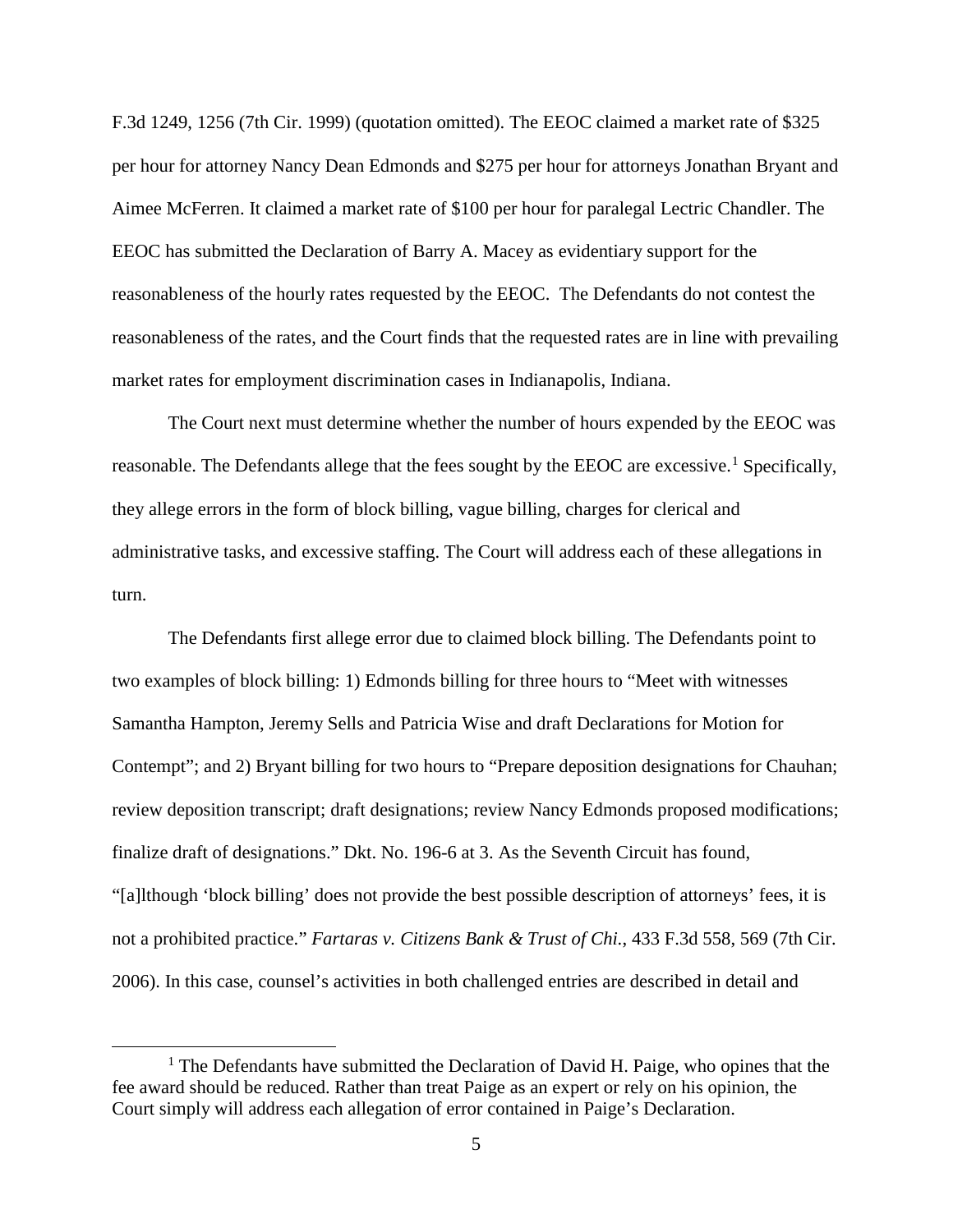amply justify the number of hours assigned. The Court is confident that, whatever the merit of "block billing" may be in other contexts, it did not result in abuse in this case.

The Defendants next allege error due to vague billing. The Defendants point to three examples: 1) the status conference; 2) the telephonic status conference; and 3) correspondence to Lora Starkes. The Defendants also point to multiple entries for "E-mail correspondence with former housekeeper" that do not provide details of the subject of the communications. Doc. 196- 6 at 6. As the EEOC points out, the justification for the time billed for the status conference and the telephonic status conference is easily discernable, as the conferences were called by the magistrate judge. With respect to the other challenged entries, the Court finds that these entries are sufficiently specific and detailed. Moreover, given the small number of hours billed, billing abuse is unlikely.

The Defendants further allege error due to charges for alleged clerical and/or administrative tasks. The Defendants cite the following entries: 1) "mailed correspondence to former housekeeper"; and 2) "Accurint research to locate former/current housekeepers." The Defendants also question the paralegal's billing of eight hours for copying trial exhibits and eight hours for making trial exhibit notebooks. Dkt. No. 196-6 at 8. The EEOC has explained and provided a supplemental declaration that the entry for mailing the correspondence to former housekeeper was actually drafting the correspondence. Thus, it was not clerical. With respect to the Accurint research, the EEOC argues that the research was online research that could only be done by an individual who had access to the service. Nonetheless, the Court finds that the research could have been done by a paralegal who was provided access to the service. The research was investigatory rather than legal. As such, a paralegal billing rate rather than an attorney billing rate is appropriate. The Court finds that this rate should apply to .6 of an hour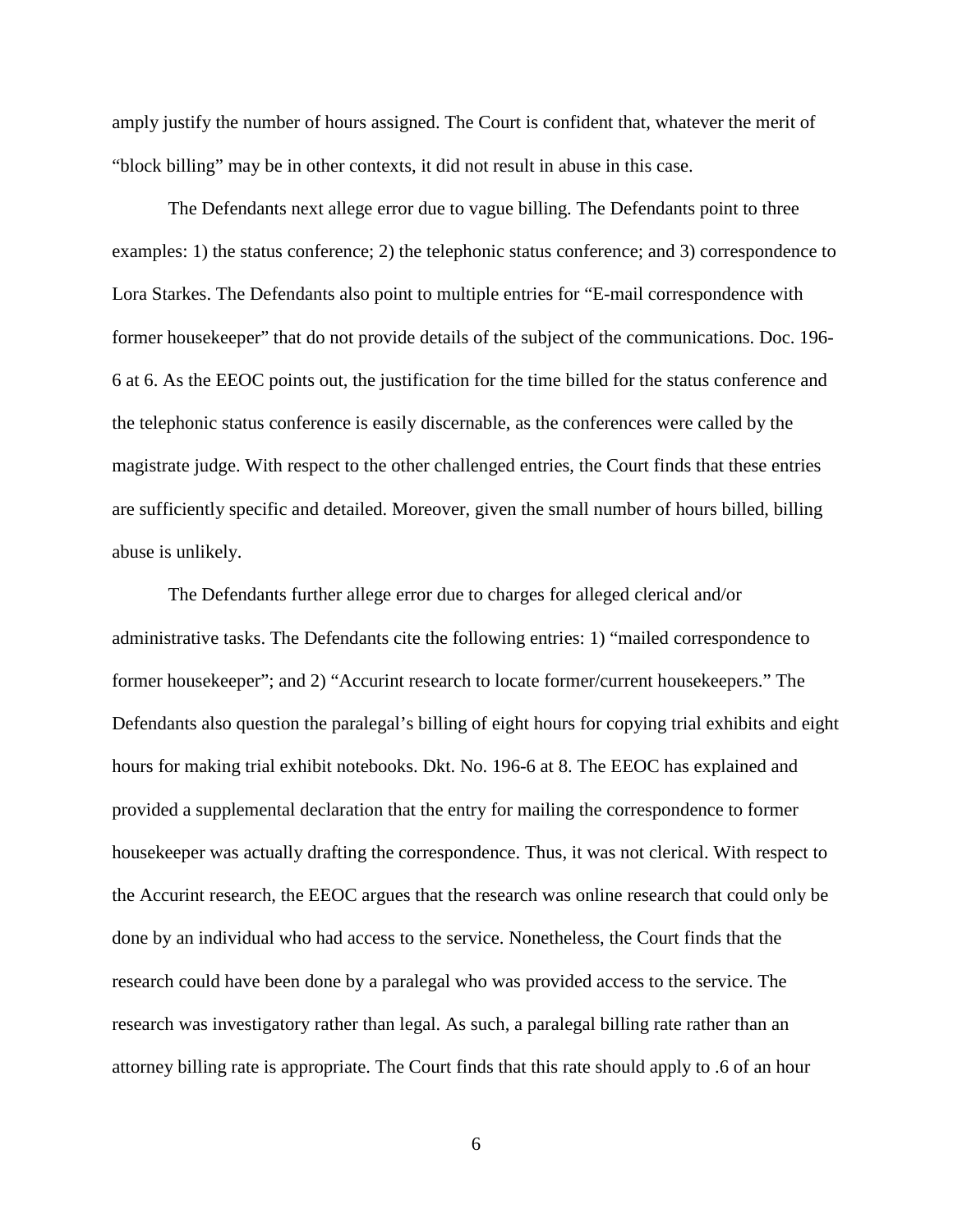and reduces the award by \$105. The Court also agrees that the eight hours of copying is a clerical task. While the EEOC indicates that it did not have a permanent law clerk during that time, the Defendants should not be expected to pay a paralegal the full rate for clerical tasks due to the EEOC's staffing issues. The Court finds that a reduction of 50% for the eight hours of copying is reasonable and reduces the award by \$400. However, the Court finds that the full paralegal rate is reasonable for the creation of the exhibit books, especially given the fact that there were 182 exhibits in each book.

Finally, the Defendants claim multiple instances of excessive staffing. Specifically, the Defendants point to the presence of three attorneys and one paralegal at the evidentiary hearing on October 31, 2014. The Court notes that the only matter for which more than one attorney billed was the hearing itself. The EEOC points out that all three attorneys assisted in discovery, and the depositions were attended by more than one attorney, but the EEOC billed each event to a single attorney. The Court finds that two attorneys would have been sufficient for the four-hour hearing. As such, the Court deducts four hours for one junior attorney and four hours for the paralegal for the hearing itself and reduces the award by \$1500. The Court also deducts six hours for the time the paralegal billed for preparing to be a witness at the hearing and reduces the award by \$600. The EEOC is not entitled to fees simply because an employee was a witness at the hearing.

Taking into account the objections sustained above, the reduced lodestar fee is  $$50,515.<sup>2</sup>$ Once the lodestar amount is calculated, the court may adjust the fee award in accordance with the plaintiff's level of success. *Hensley*, 461 U.S. at 434. The Supreme Court has noted that "the

 <sup>2</sup> <sup>2</sup> This figure represents 119.7 hours billed at \$325 an hour; 33.1 hours billed at \$275 an hour; and 25.1 hours billed at \$100 an hour.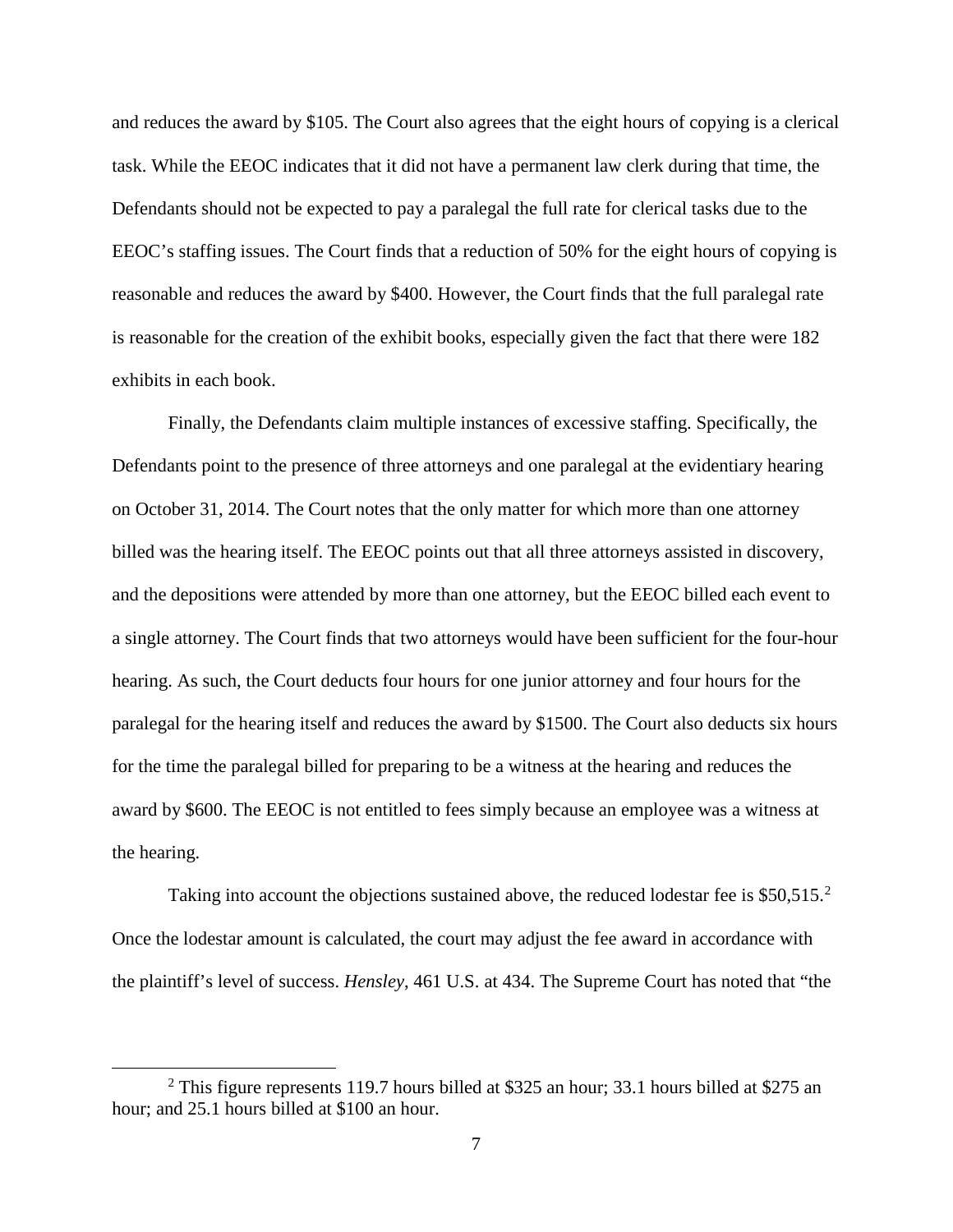most critical factor is the degree of success obtained." *Id.* at 436. In determining the degree of success obtained, the Seventh Circuit has used a three-factor test set forth in *Farrar v. Hobby*, 506 U.S. 103 (1992). *See Connolly v. Nat'l Sch. Bus Serv., Inc.*, 177 F.3d 593, 597 (7th Cir.

1999). Under this test, the court should "look at the difference between the judgment and the recovery sought, the significance of the legal issues on which the plaintiff prevailed and finally, the public purpose served by the litigation" *Id.* (quotation omitted). "The standard is whether the fees are reasonable in relation to the difficulty, stakes, and outcome of the case." *Id.* (quotation omitted). The Court finds that the success was significant. The EEOC's motion for contempt alleged violations of five provisions of the consent decree. The EEOC proved (or obtained stipulations for) each of the alleged violations and obtained back wages and reinstatement for three class members and other relief for each of the violations. As such, the EEOC succeeded in obtaining relief for its clients on significant legal issues. With respect to the public purpose served by the EEOC's success, the Court finds that the result deters unlawful conduct by the Defendants, which accomplishes a public goal and furthers the public interest in deterring employment discrimination. Moreover, the contempt proceeding took just short of a year and required much briefing and discovery, including seven depositions, and a four-hour evidentiary hearing. As such, the Court finds that an award of \$50,515 for attorneys and paralegal fees is reasonable in relation to the difficulty, stakes, and outcome of the contempt motion.

Turning to costs, the prevailing party is presumptively entitled to recover reasonable costs expended in connection with litigation. *See Delta Air Lines, Inc. v. August*, 450 U.S. 346, 351; *see also* Fed. R. Civ. P. 54(d)(1). The court must determine that the expenses are allowable cost items and that the amounts are reasonable and necessary. *E.g.*, *Weihaupt v. Am. Med. Ass'n*, 874 F.2d 419, 430 (7th Cir. 1989). The EEOC's request for costs is uncontested. The EEOC has